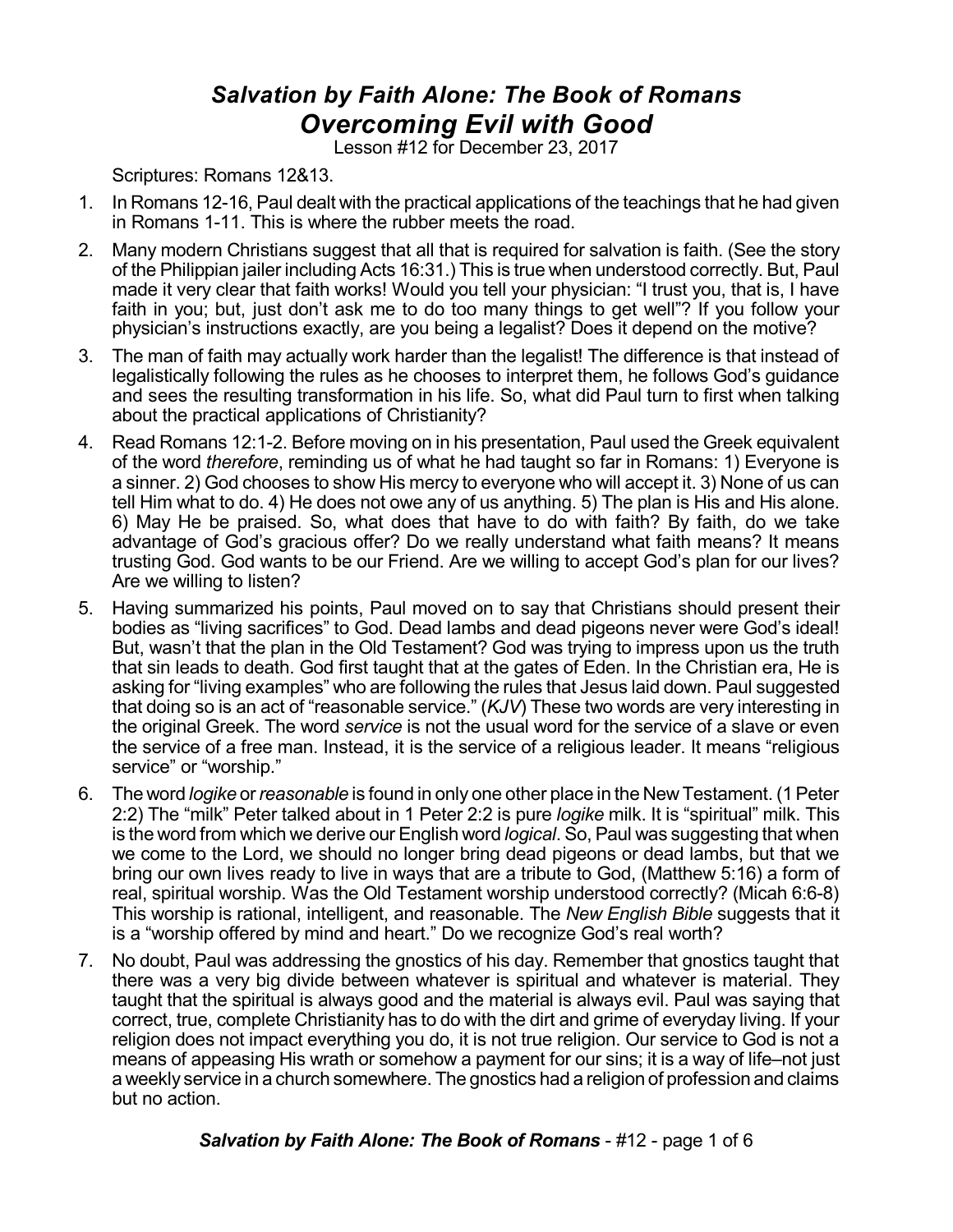- 8. All through the Old Testament, the prophets had taught that again and again. Micah (6:6-8), Amos (5:18-27), Isaiah (1:2-20), and even David (Psalm 51) stated forcefully that what God wants is true, intelligent, thinking, rational, religious worship. No more dead pigeons please! Through Christ's death, we have already had the ultimate demonstration of the fact that sin leads to death. We do not need the daily or weekly death of lambs to remind us!
- 9. What this means is that works are part of the Christian faith. Paul never meant to depreciate works; in chapters 13 to 15 he gives them strong emphasis. This is no denial of what he has said earlier about righteousness by faith. On the contrary, works are the true expression of what it means to live by faith. One could even argue that because of the added revelation after Jesus came, the New Testament requirements are more difficult than what was required in the Old. New Testament believers have been given an example of proper moral behavior in Jesus Christ. He, and no one else, shows the pattern we are to follow. "Let this mind be in you, which was also in [not Moses, not Daniel, not David, not Solomon, not Enoch, not Deborah, not Elijah] Christ Jesus" *(Phil. 2:5)*.

The standard doesn't–*can't!*–get higher than that.—*Adult Sabbath School Bible Study Guide*\* for Sabbath, December 16. [Original includes italic type and content in brackets.]

- 10. What would we do if Jesus suddenly opened the back door and entered our class? If He sat down at the front, would we ask some of our class members to rush out and gather some large stones to make an altar while others gathered sticks to burn the offering and someone else caught some pigeons so we could sacrifice to Him? What would He say? We would not think of doing such a thing! But, isn't that what was commonly thought and believed in the Old Testament? Paul was telling us that God wants us to come before Him in our best possible condition–not falling asleep because we have been working so hard all week without adequate sleep or a good diet! Not dozing because we ate too much for breakfast or because the pastor is boring because he has nothing important to say!
- 11. What kind of a Person is God? What does He want? What did Jesus mean when He said to the lady in Samaria: "God is spirit, and those who worship him must worship in spirit and truth"? (John 4:24, *RSV*) Wasn't Jesus suggesting that God is an intelligent, thinking, rational Being. What kind of worship would such a Being want from His children–even His friends? (Isaiah 1:18; John 15:15) Isn't God asking us to come with our minds sharp and clear, seeking to understand things the best we possibly can? After quoting Romans 12:1, Ellen White said:

Men, then, can make their bodies unholy by sinful indulgences. **If unholy, they are unfitted to be spiritual worshipers and are not worthy of heaven.** If man will cherish the light that God in mercy gives him upon health reform, he may be sanctified through the truth and fitted for immortality. But if he disregards that light and lives in violation of natural law he must pay the penalty.—Ellen G. White, *Testimonies*,\* vol. 3, 162.3. [Bold type is added.]

**12. What does health reform have to do with thinking, intelligent, spiritual worship? Notice that even though she had no knowledge of Greek, Ellen White understood this verse absolutely correctly!** God wants us to come to worship Him and to speak with Him in the best condition possible. He knows–as we should know–the best way to care for our bodies. Are we willing to accept His directions by avoiding health-destroying practices such as smoking, drinking alcohol, overeating, or eating unhealthy foods? In order to give God the best possible service, we should be in the healthiest condition possible. Contrast this kind of service with the kind of worship Egyptians gave to crocodiles, flies, or beetles! Would a fly expect intelligent worship? Many of the ancient Egyptians were subsistence farmers; their very lives depended on the reproductive capacity of their crops and animals. Those creatures

*Salvation by Faith Alone: The Book of Romans* - #12 - page 2 of 6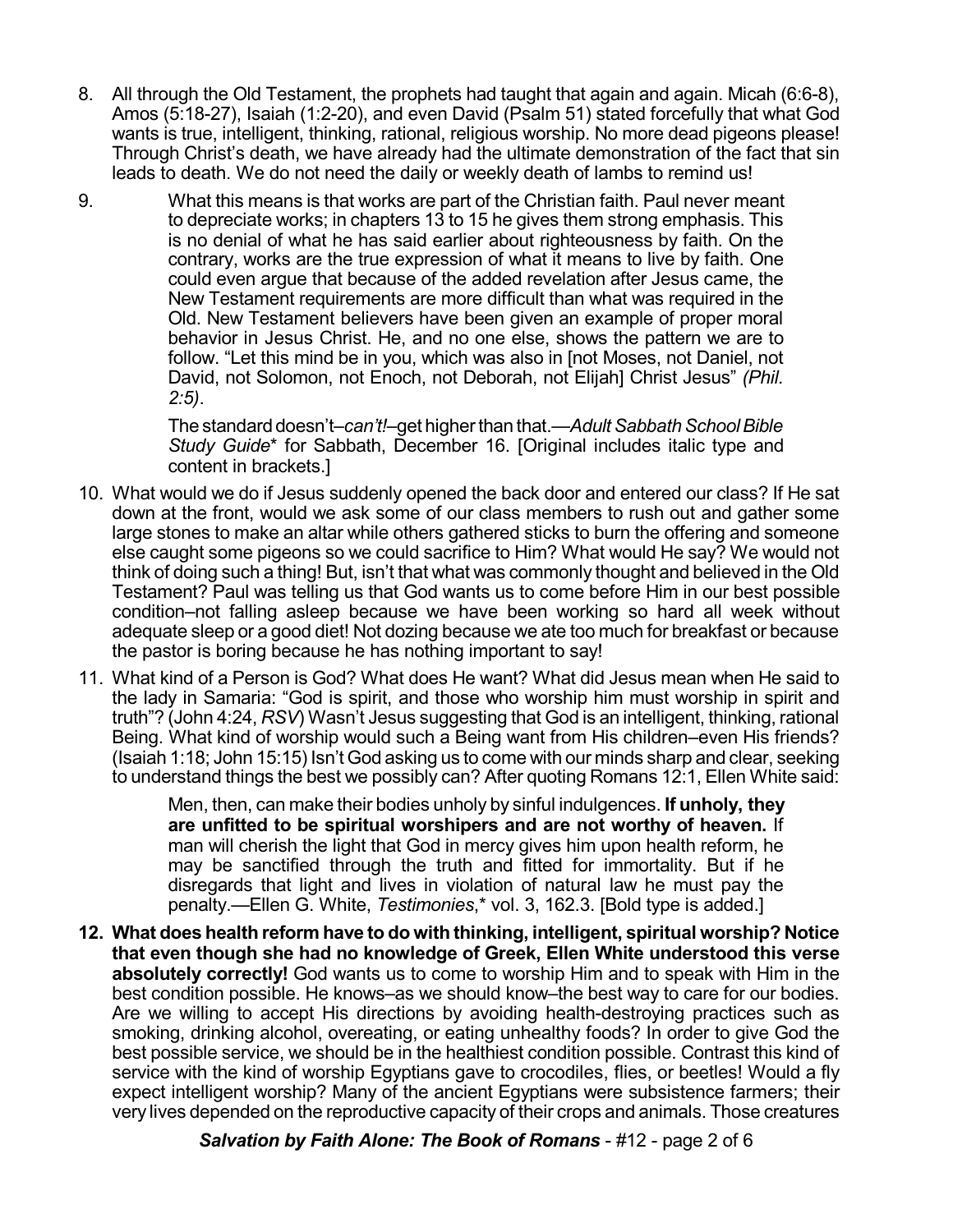were worshiped because they were very fertile!

- 13. When a visitor comes to one of our classes or even to one of our church services, what does s/he see? Is s/he impressed by the intelligent, rational approach we take to our God? Do our church services seem like a lot of mumbo-jumbo? Is there a lot of repetition? Does God appreciate repetition?Pagans often try to impress God by repetition. Read Revelation 4:8-10. Does God ever get tired of hearing His creatures cry: "Holy, holy, holy"? Is there a huge stack of crowns around Him because they keep casting their crowns before Him and never bother to go and pick them up? Those are word pictures. We need to understand what they mean.
- 14. Read Romans 12:2. In what sense does God transform us inwardly by a complete change of our minds? This word *transform* comes from the Greek *metamorphosis*. When a caterpillar becomes a butterfly, there is a radical change. Is there an obvious radical difference between the people of the world and us? Is that transformation obvious? Do we demonstrate what is "the will of God" and what is "good and acceptable and perfect"? The word *prove* in this verse is the Greek word for testing. (Compare 1 Thessalonians 5:21; 1 John 4:1.) God asks us to test everything.
- 15. So, Christians are expected to have well-disciplined minds–minds that have been sharpened and matured by thinking about God, trying to understand the Scriptures, and living lives of purity and self-control. How does the media picture religious people? Aren't they pictured as bigoted and dumb? Where did that idea come from?

In the Bible the will of God is revealed. The truths of the Word of God are the utterances of the Most High. He who makes these truths a part of his life becomes in every sense a new creature. He is not given new mental powers, but the darkness that through ignorance and sin has clouded the understanding is removed**. The words, "A new heart also will I give you," mean, "A new mind will I give you."** A change of heart is always attended by a clear conviction of Christian duty, an understanding of truth. He who gives the Scriptures close, prayerful attention will gain clear comprehension and sound judgment, as if in turning to God he had reached a higher plane of intelligence.—Ellen G. White, *Review and Herald*,\* December 18, 1913, par. 8*; My Life Today*\* 24.2; *2MCP*\* 447.2. [Bold type is added.]

- 16. So, how do you see it? Is everything that is said of a religious nature at church, in Sabbath School, and on television perfectly clear and obviously true? Why do so many religious leaders ask us just to accept things "by faith"? Is that an intelligent, rational approach? Who would lose if we demanded a careful investigation of the truth? The truth is always on God's side, never on the Devil's side.
- 17. **There is no excuse for anyone in taking the position that there is no more truth to be revealed, and that all our expositions of Scripture are without an error. The fact that certain doctrines have been held as truth for many years by our people, is not a proof that our ideas are infallible. Age will not make error into truth, and truth can afford to be fair. No true doctrine will lose anything by close investigation.**—Ellen G. White, *Counsels to Writers and Editors*\* 35.2.

The subjects which we present to the world must be to us a living reality. It is important that in defending the doctrines which we consider fundamental articles of faith, **we shouldnever allow ourselves to employarguments that are not wholly sound. These may avail to silence an opposer, but they do not honor the truth. We should present sound arguments, that will not only silence our opponents, but will bear the closest and most searching scrutiny**....—EllenG.White,*Gospel Workers*\* 299.3;*Evangelism*\* 166.2; *CW*\*

*Salvation by Faith Alone: The Book of Romans* - #12 - page 3 of 6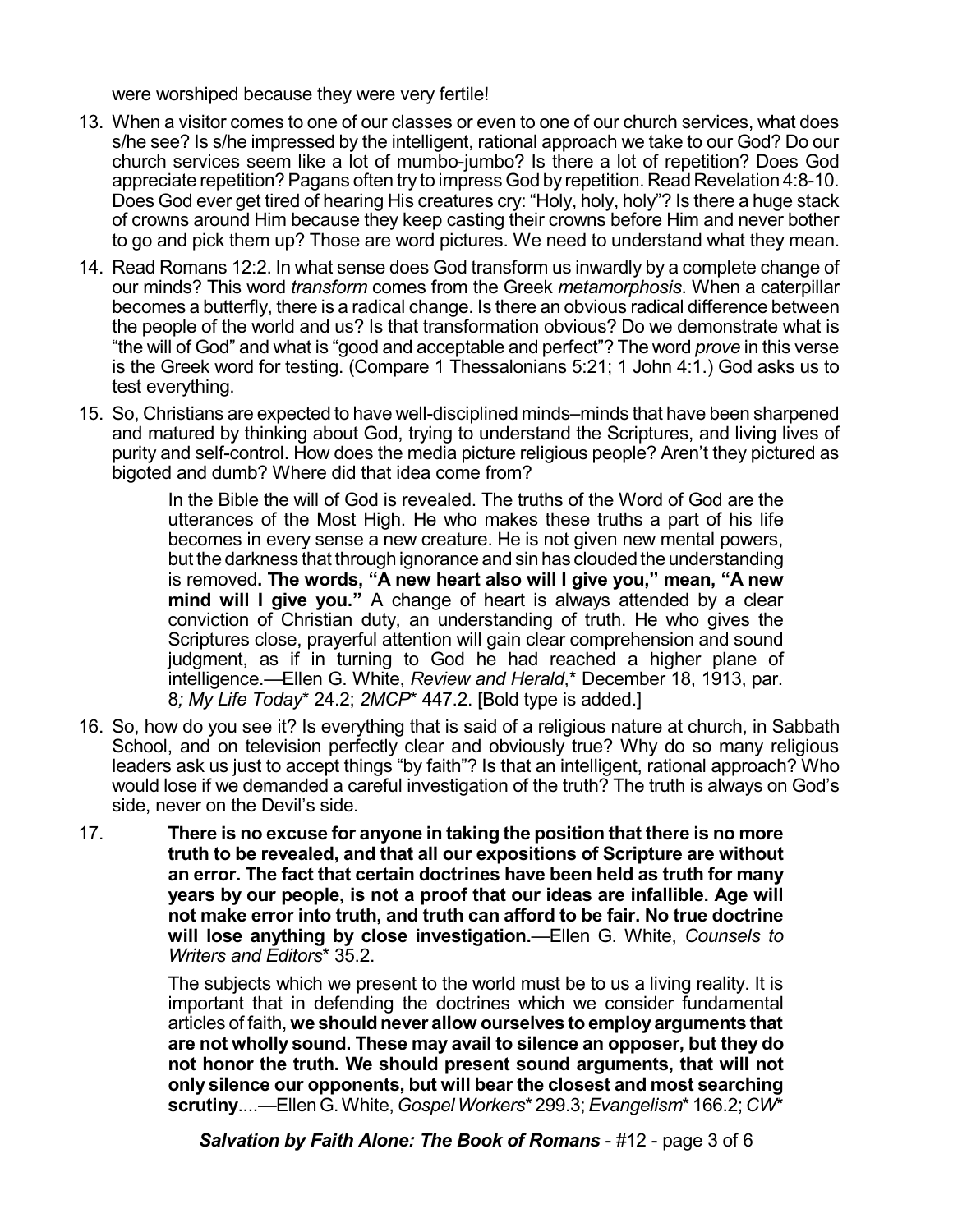40.3; compare *5T*\* 708.1.

**If every idea we have entertained in doctrines is truth, will not the truth bear to be investigated? Will it totter and fall if criticized? If so, let if fall, the sooner the better**. The spirit that would close the door to investigation of points of truth in a Christlike manner is not the Spirit from above.—Ellen G. White, *1888*\* 186.2-187.0; *9MR*\* 216.4; *Ibid*.\* 327.4.

Some have feared that if in even a single point they acknowledge themselves in error, other minds would be led to doubt the whole theory of truth. Therefore they have felt that investigation should not be permitted; that it would tend to dissension and disunion. But if such is to be the result of investigation, the sooner it comes the better. **If there are those whose faith in God's word will not stand the testof aninvestigationoftheScriptures,the soonertheyare revealed the better; for then the way will be opened to show them their error. We cannot hold that a position once taken, an idea once advocated, is not, under any circumstances, to be relinquished. There is but one who is infallible,–He who is the Way, the Truth, and the Life.** [John 14:7]—Ellen G. White, *GW92*\* 125.2. [Bold type and content in brackets are added.]

- 18. As Seventh-day Adventist Christians, we believe the time is coming when the Devil will exert maximum effort to deceive, misrepresent, and challenge everything God says. Will we be ready to stand firm, tall, and straight to face the Devil with clear, convincing arguments, proving that his statements are not according to Scripture? Can you imagine yourself facing the Devil who will be claiming to be God or an angel and telling him that what he said is a lie? Are we absolutely dedicated to discovering and teaching the truth as an act of worship? There is nothing that God wants more.
- 19. **I am afraid of anything that would have a tendency to turn the mind away from the solid evidences of the truth as revealed in God's word. I am afraid of it, I am afraid of it. We must bring our minds within the bounds of reason, lest the enemy so come in as to set everything in a disorderly way.** *Manuscript 115*,\* 1908; *Pacific Union Recorder*,\* December 31, 1908; *Selected Messages*,\* vol. 2, 41-47; *Ibid*.\* vol. 3, 362-378; "The Ralph Mackin Story," *Review and Herald*,\* August 17, 1972. [Bold type is added.]
- 20. Is this why God tells us that we need to grow up? (Hebrews 5:11-6:3; Ephesians 4:11-16; Matthew 5:48) Are we growing up? Can we give good reasons for what we believe? (1 Peter 3:15)
- 21. Be ye transformed by the renewing of your mind (Romans 12:2). In this way the Apostle describes (Christian) progress; for he addresses thosewho alreadyare Christians. The Christian life does not mean to stand still, but to move from that which is good to that which is better.—Martin Luther, *Commentary on Romans*\* 167,168.
- 22. In Paul's day, many of the pagan religions and the mystery religions got their spirits (alcohol) out of a bottle or, more likely, out of a goat skin! Paul made it very clear that such was not God's plan for His followers. True health reform is never legalistic. God just wants us to be in the healthiest condition possible; and so, He gives us instructions to that end.
- 23. Read Romans 12:3-8. If our minds are clear and we are thinking intelligently, we will recognize that there is nothing for which we have reason to be proud. Every person in the Christian community has been given gifts. Those gifts are from God and are to be used for the betterment of the whole community.
- 24. In the process of salvation, many seem to believe that we just need to surrender to the Holy

*Salvation by Faith Alone: The Book of Romans* - #12 - page 4 of 6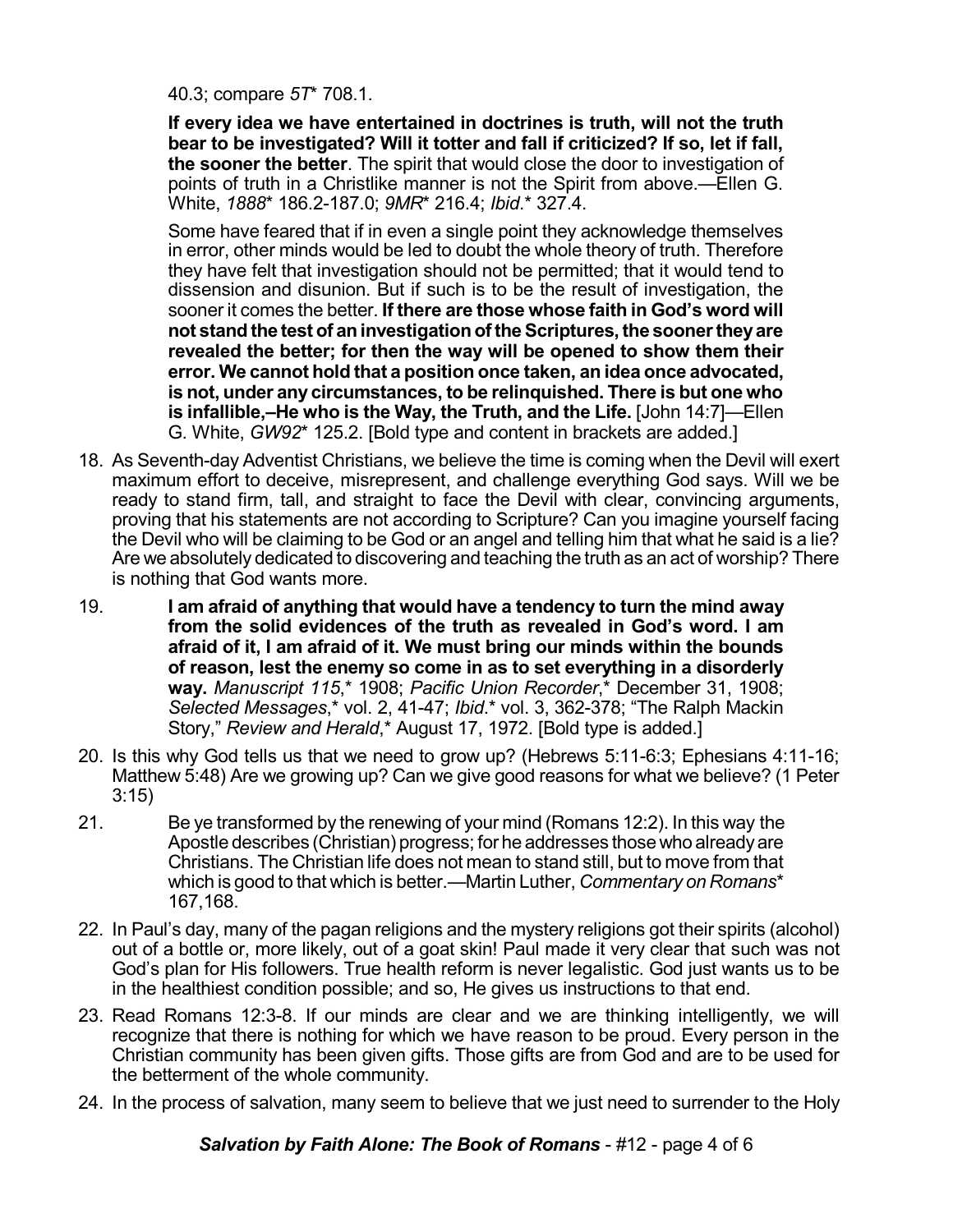## Spirit. But, is there anything for us to do?

Your energies are required to co-operate with God. Without this, **if it were possible to force upon you with a hundredfold greater intensity the influences of the Spirit of God, it would not make you a Christian, a fit subject for heaven.** The stronghold of Satan would not be broken. There must be the willing and the doing on the part of the receiver. There must be an action, represented as coming out from the world and being separate. There must be a doing of the words of Christ. The soul must be emptied of self, that Christ may pour [305] his Spirit into the vacuum. Christ must be chosen as the heavenly guest. The will must be placed on the side of God's will. Then there is a new heart, and new, holy resolves. It is Jesus enthroned in the soul that makes every action easy in his service.—Ellen G. White, *Signs of the Times*,\* December 28, 1891, par. 2; *HL*\* 304.5. [Bold type is added.]

- 25. So, what is our part? What do we need to do? We need to open our minds as we study the Bible and allow the Holy Spirit to work with us in an intelligent way. Do we need to understand why God has done what He did? Why did God send the flood? Why did He destroy the firstborn in Egypt? **If we have real faith, do we ask more questions? Or, fewer questions?** What is implied by *an intelligent faith*? And how should we pray to an intelligent God? Does God ask us just to repeat worn out phrases as the heathen do? To an intelligent God?
- 26. Christians will also be humble.

Paul here shows how that love is to be expressed in a practical manner. One important principle comes through, and that is personal humility: a willingness of a person "not to think of himself more highly than he ought" *(Rom. 12:3)*, a willingness to "give preference to one another in honor" *(Rom. 12:10, NASB)*, and a willingness not to "be wise in your own opinion" *(Rom. 12:16, NKJV)*. Christ's words about Himself, "Take my yoke upon you, and learn of me; for I am meek and lowly in heart" *(Matt. 11:29)*, catch the essence of it.—*Adult Sabbath School Bible Study Guide*\*for Monday, December 18. [Italic type is in the original.]

- 27. Read Romans 13:1-7. Paul was living under the terrible government of Nero. How could he suggest that all authority–including government–is from God? Not long after that, Nero gave the order to cut off Paul's head!
- 28. But, as far as possible, we should live in peace with all around us. Christians who are constantly "stirring the pot" will not have time to focus on what is most important. Yet, we know that at the end of time, laws will be passed making it illegal to be a faithful Seventh-day Adventist. What should we do then? The advice of Peter is still valid: "We ought to obey God rather than man." (Acts 4:19, *KJV*)
- 29. We are to recognize human government as an ordinance of divine appointment, and teach obedience to it as a sacred duty, within its legitimate sphere. But when its claims conflict with the claims of God, we must obey God rather than men. God's word must be recognized as above all human legislation....

We are not required to defy authorities. Our words, whether spoken or written, should be carefully considered, lest we place ourselves on record as uttering that which would make us appear antagonistic to law and order. We are not to say or do anything that would unnecessarily close up our way.—Ellen G. White, *The Acts of the Apostles*\* 69.1; compare *6T*\* 394.2-3.

30. The question of how we are to be good citizens and good Christians can be very complicated at times. If someone were to come to you seeking advice

*Salvation by Faith Alone: The Book of Romans* - #12 - page 5 of 6